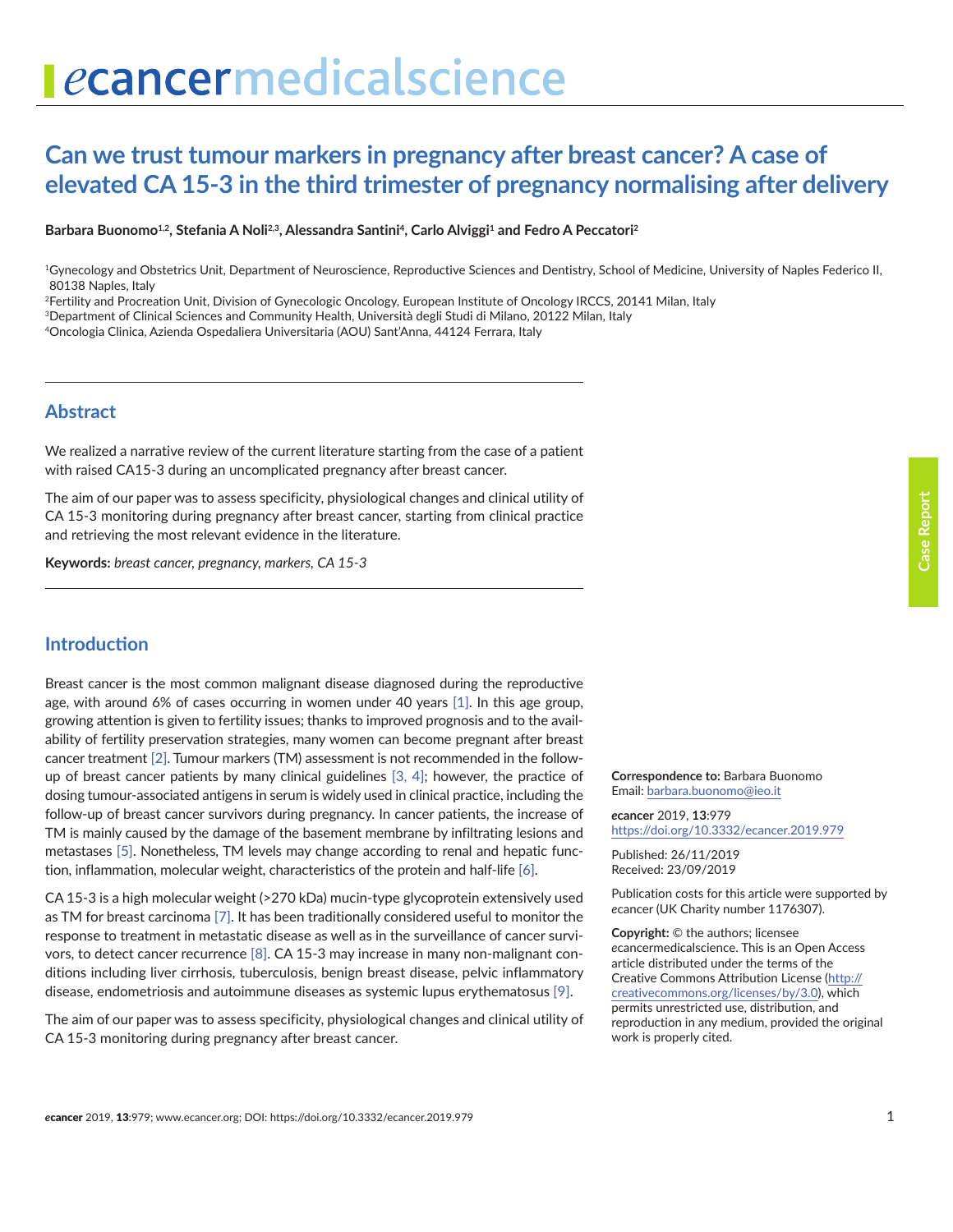# **Methods**

Starting from the real case of a patient with raised CA 15-3 during an uncomplicated pregnancy after breast cancer, we performed a narrative review of the current literature.

We searched on PubMed for relevant papers published up to 2nd September 2019, with restriction to publications in English and data in human pregnancy. We used the following keywords: breast AND (carcinoma OR cancer OR neoplasm OR tumor OR tumour), AND (pregnancy OR pregnant OR gestation), AND (tumor marker\* OR tumour marker\*) AND (CA15.3 OR CA15-3 OR CA15 3 OR carbohydrate antigen 15.3 OR carbohydrate antigen 15-3 OR carbohydrate antigen 15 3). The research produced 194 references. A total of 14 full-text articles and 7 abstracts were deemed eligible and included in this review.

# **Clinical case**

A 35-year-old woman presented with a right breast lump in August 2014. She underwent quadrantectomy with a pathological diagnosis of moderately differentiated ductal invasive carcinoma (G2), pT1c pN0, oestrogen receptor (ER) 90%, progesterone receptor (PgR) 80%, Ki-67 35%, HER2+++. Staging procedures showed no evidence of metastases. The patient received adjuvant chemotherapy with cyclophosphamide and epirubicin (EC) for four cycles followed by weekly paclitaxel for 12 weeks (wT) concomitant to trastuzumab (T); T was completed after 12 months of therapy, according to the clinical practice, with no relevant toxicity. The adjuvant therapy also included radiation therapy. Hormone therapy was performed with tamoxifen, 20 mg daily with monthly triptorelin until October 2016.

The patient interrupted endocrine treatment to attempt pregnancy in January 2017. After 13 months, a spontaneous pregnancy occurred, which was closely monitored. Amniocentesis revealed a normal foetal karyotype and the ultrasound screening showed no signs of malformations and no other foetal, placental and amniotic fluid anomalies. The patient underwent a regular surveillance follow-up for breast cancer: clinical and serological findings were normal until 4th October 2018 (at 33 weeks + 3 days of gestation) when a raised CA 15-3 level was detected (79.5 U/mL, normal limits < 30 U/mL). Carcinoembryonic antigen (CEA), CA125 and CA19.9 were in the normal range. The subsequent CA 15-3 value was 92.6 U/mL on 15th October 2018.

Delivery after induction of labour with prostaglandins was performed at the 37th week of gestation on 24th October 2018. Vaginal delivery was uncomplicated, with the birth of a healthy baby. One week after delivery, the total body CT scan resulted negative and the CA 15-3 value was normalised. Breastfeeding occurred only from the left gland. At present, both the baby and the mother are in good condition health-wise.

# **Literature review**

Limited and conflicting data are available about serum CA 15-3 levels throughout normal and complicated human pregnancies. In some studies, CA 15-3 concentrations were significantly lower in non-pregnant women compared to those who were pregnant. The levels increased significantly with the progress of pregnancy even if they rarely went above cut-off values [\[10–12\].](#page-5-0) Cheli *et al* [\[13\]](#page-5-0) evaluated maternal serum levels of four different tumour-associated antigens during the three trimesters of pregnancy in 90 healthy women. They reported that CA 15-3 values were above the cut-off (3.3%) and they were significantly higher in the third trimester as compared to the first trimester of pregnancy (*p* < 0.05).

Other authors concluded that CA 15-3 levels are not influenced by gestation and found no significant difference in serum CA 15-3 concentrations among the three trimesters, remaining a reliable TM for breast cancer during pregnancy [\[14–16\]](#page-5-0).

Maternal serum CA 15-3 values seem to be significantly higher in primigravida compared to multigravida women and no significant foetal sex-related difference was found [\[17\]](#page-5-0).

Bon *et al* [\[18\]](#page-6-0) investigated maternal serum CA 15-3 concentrations both in complicated and physiological pregnancies. They collected serum samples from 120 women, whose pregnancy outcome was pathological (i.e., miscarriage, foetal death, intrauterine growth restriction, chromosomal and structural foetal abnormalities and preeclampsia) and they compared these values with CA 15-3 levels of 350 women with a normal pregnancy. In accordance with previous studies [10-13], they confirmed that CA 15-3 maternal serum levels are higher during the third trimester (median 26.0 U/mL) compared to the first and second one (median 14.0 and 15.0 U/mL; *p* < 0.0001). They found no correlation between CA 15-3 levels and the presence of pregnancy complications as they observed wide fluctuations of CA 15-3 values in pathological as well as in normal pregnancies [\[18\]](#page-6-0).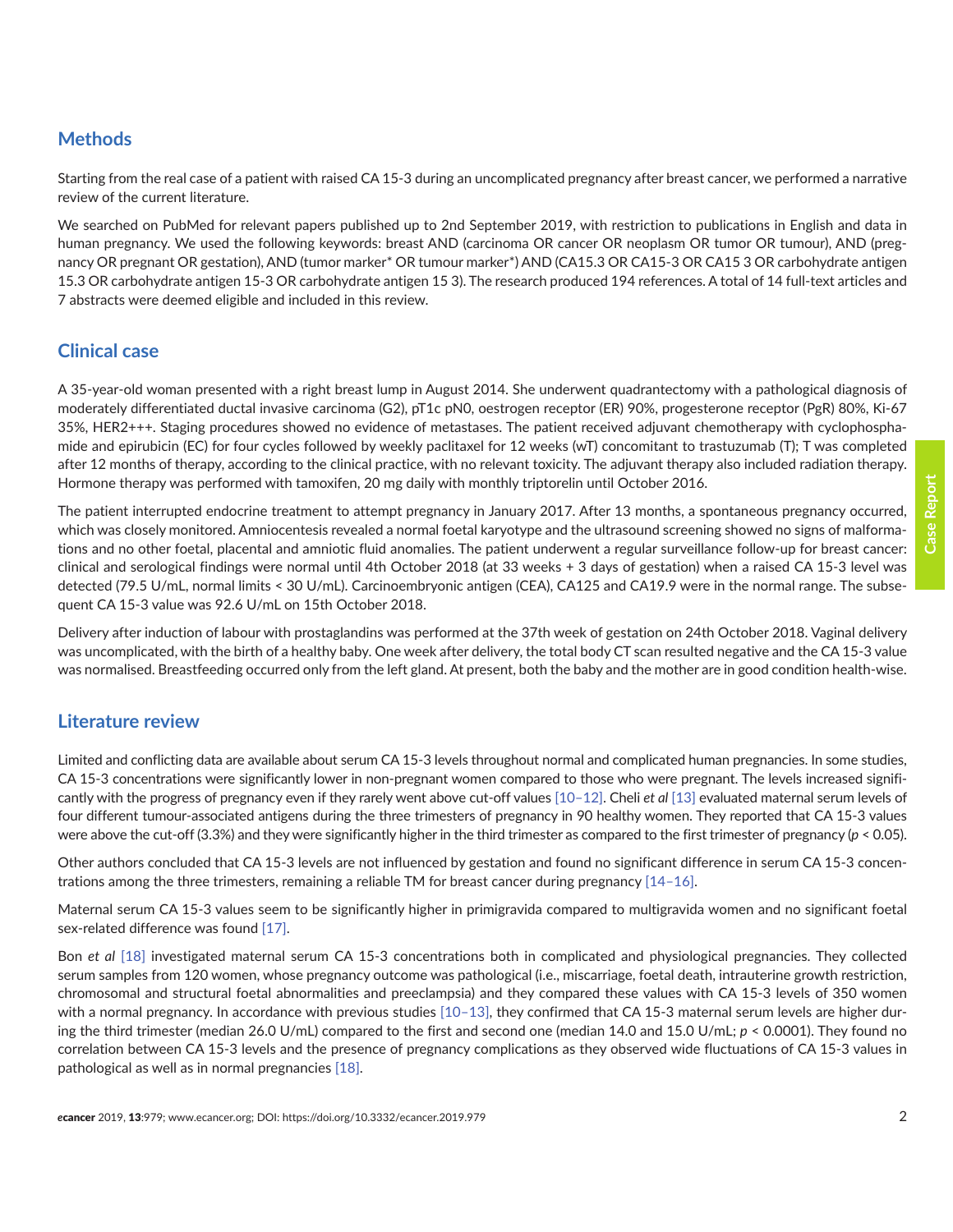Sharma *et al* [\[19\]](#page-6-0) reported that CA 15-3 concentrations were higher among women with gestational diabetes, intrahepatic cholestasis of pregnancy or heart disease than among those without any complications.

Hegab *et al* [\[20\]](#page-6-0) compared circulating CA 125, CA 19-9, CA 15-3 and CEA levels between 60 patients with hydatidiform mole and 20 pregnant women with the corresponding duration of pregnancy. No significant statistical difference was found. The serum CA 15-3 levels before and after molar evacuation were within the normal range.

Other groups tried to identify a relationship between TM levels and chromosomal anomalies. Akinlade *et al* [\[21\]](#page-6-0) reported that CA19-9 was significantly increased in pregnancies with trisomy 21 (0.98 MoM in euploid, 1.16 MoM in trisomy 21, *p* = 0.024), while CA 15-3 did not differ significantly (1.03 MoM in euploid, 1.09 in trisomy 21, *p* = 0.130) as reported by others [\[22\]](#page-6-0).

Liang *et al* [\[23\]](#page-6-0) found that serum CA 15-3 levels detected by Ma695–Ma552-based assay was abnormally and significantly higher both in pregnant and in lactating women than in non-pregnant women. This study suggests caution when interpreting the results, taking into account what kind of laboratory assay was used.

Table 1 summarises the reported results, excluding those of the only two available reviews of the literature [\[6,](#page-5-0) [24\].](#page-6-0)

| Authors/year<br>of publication         | Pathological<br>conditions of<br>pregnancy | Sample              | <b>Number of patients</b>                                                                                                                                                | Cut-off<br>value<br>(U/mL) | <b>Results</b>                                                                                                                                                                                                              |
|----------------------------------------|--------------------------------------------|---------------------|--------------------------------------------------------------------------------------------------------------------------------------------------------------------------|----------------------------|-----------------------------------------------------------------------------------------------------------------------------------------------------------------------------------------------------------------------------|
| Touitou et al,<br>1989 [11]            | None                                       | <b>MS</b>           | - 100 healthy pregnant women<br>22 healthy non-pregnant volunteers                                                                                                       | $25$                       | Major increase during the third trimester; none<br>above cut-off value.                                                                                                                                                     |
| Lelle et al,<br>1989 [25]              | Pre-eclampsia                              | UC, MS<br>and AF    | 134 pregnant women at 7-43 weeks of<br>gestation (3/134: twin pregnancies; 5/134<br>pre-eclampsia)                                                                       | £25                        | 9.4% of CA 15-3 values were above the cut-off<br>during gestation.<br>Not detectable in UC.<br>Low in AF with a range of 2-18 U/mL.                                                                                         |
| Schrocksn-<br>adel et al,<br>1993 [10] | Gestational<br>hypertension                | <b>MS</b>           | - 50 patients with gestation<br>hypertension<br>50 healthy pregnant patients<br>$\overline{\phantom{a}}$<br>50 healthy non-pregnant controls<br>$\overline{\phantom{a}}$ | £25                        | CA 15-3 lower in non-pregnant controls (median<br>< 5 U/L) than in healthy pregnant women<br>(median 21 U/L) ( $p < 0.0001$ ), but similar in<br>healthy and hypertensive pregnant women<br>(median 18 U/L)<br>$(p = 0.34)$ |
| Noci et al.<br>1995 [22]               | Down's<br>syndrome                         | AF                  | - 20 single Down's syndrome pregnancies at<br>$15-19$ weeks<br>- 60 controls                                                                                             | <b>NR</b>                  | The median MoM values of CA 15-3 in Down's<br>syndrome pregnancies were 1.16 MoM, not<br>significantly different from those of unaffected<br>pregnancies (CA 15.3: 0.99 MoM).                                               |
| Schlageter<br>et al, 1998<br>$[12]$    | None                                       | <b>MS</b>           | 12 healthy pregnant women at 6-40 weeks of<br>amenorrhoea                                                                                                                | £30                        | Linear temporal evolution of CA1 5-3 but with<br>concentrations in the usual range of values.                                                                                                                               |
| Tayyar et al,<br>1999 [17]             | None                                       | AF and<br><b>MS</b> | 62 pregnant women at 16-20 weeks of<br>gestation                                                                                                                         | <b>NR</b>                  | MS CA 15-3 values were elevated in the<br>primigravida group.                                                                                                                                                               |
| Cheli et al,<br>1999 [13]              | None                                       | <b>MS</b>           | 90 healthy pregnant women during the three<br>trimesters of pregnancy                                                                                                    | <b>NR</b>                  | CA 15-3 values were above the cut-off (3.3%)<br>and were significantly elevated in the third<br>trimester as compared to the first trimester of<br>pregnancy ( $p < 0.05$ ).                                                |
| Botsis et al.<br>1999 [16]             | None                                       | AF and<br><b>MS</b> | $- T1 = 20;$<br>$- T2 = 29;$<br>$- T3 = 26$ ;<br>at parturition = 20;<br>controls: 20 healthy, age-matched, non-<br>pregnant women                                       | £33                        | CA 15-3 values in AF, which were marginally<br>higher than in MS, did not differ significantly<br>with the progression of pregnancy. 5%, 10% and<br>20% above cut-off value, in the three trimesters,<br>respectively.      |

**Table 1. Summary of the reported papers on CA15-3 levels during normal and pathological pregnancies.**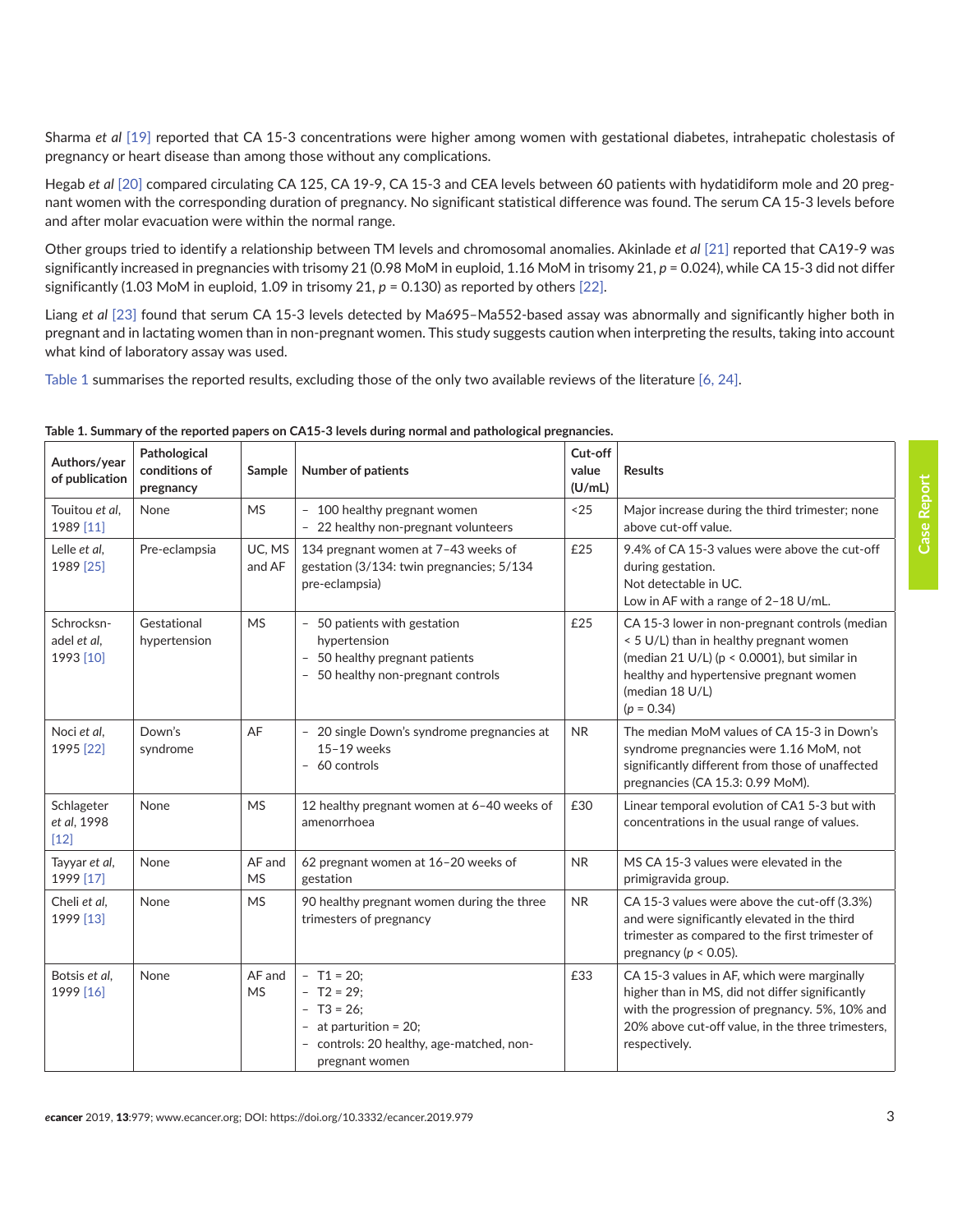|                              |                                                                                                                                                                                                            |                     | none 1. January of the reported papers on extra o levels damig normal and pathological pregnancies. (Commaca/                                                                                                                                                                                                                                                                                                                                                              |           |                                                                                                                                                                                                                                                                                                                                                                                                                        |
|------------------------------|------------------------------------------------------------------------------------------------------------------------------------------------------------------------------------------------------------|---------------------|----------------------------------------------------------------------------------------------------------------------------------------------------------------------------------------------------------------------------------------------------------------------------------------------------------------------------------------------------------------------------------------------------------------------------------------------------------------------------|-----------|------------------------------------------------------------------------------------------------------------------------------------------------------------------------------------------------------------------------------------------------------------------------------------------------------------------------------------------------------------------------------------------------------------------------|
| Bon et al,<br>2001 [18]      | Spontaneous<br>abortion, foetal<br>death, intra-<br>uterine growth<br>retardation,<br>chromosomal<br>abnormalities,<br>(pre)-eclampsia<br>and structural<br>abnormalities                                  | <b>MS</b>           | - 350 normal pregnancies (T1 = 127, T2 =<br>$192, T3 = 47$<br>- 120 pathological pregnancies<br>(spontaneous abortion = 8, foetal death = 8,<br>intrauterine growth retardation = 46, chromo-<br>somal abnormalities = $12$ , (pre)-eclampsia = 6<br>and structural abnormalities = $42$ )                                                                                                                                                                                 | NR.       | MS CA 15-3 levels in normal pregnancies were<br>significantly higher during the third trimester<br>compared to the first two trimesters of preg-<br>nancy.<br>Serum CA15-3 levels in the serum of pregnant<br>women with a pathological outcome were not<br>significantly different from those found in nor-<br>mal pregnancy.                                                                                         |
| Hegab et al,<br>2003 [20]    | Complete<br>hydatidiform<br>mole                                                                                                                                                                           | <b>MS</b>           | - 60 cases of complete hydatidiform mole<br>- Controls: 20 therapeutic abortion of a cor-<br>responding duration of pregnancy                                                                                                                                                                                                                                                                                                                                              | <b>NR</b> | No significant statistical difference was found<br>between all groups.                                                                                                                                                                                                                                                                                                                                                 |
| Kiran et al,<br>2005 [14]    | <b>No</b>                                                                                                                                                                                                  | UC and<br><b>MS</b> | 53 pregnant women just before caesarean<br>delivery of full-termed pregnancies<br>(38-42 weeks)                                                                                                                                                                                                                                                                                                                                                                            | £30       | MS levels of CA 15-3 are not influenced by<br>pregnancy.<br>UC CA 15-3 levels were significantly lower than<br>MS levels at term pregnancies.                                                                                                                                                                                                                                                                          |
| Ercan et al,<br>2011 [15]    | <b>No</b>                                                                                                                                                                                                  | <b>MS</b>           | 30 healthy pregnant women                                                                                                                                                                                                                                                                                                                                                                                                                                                  | £25       | It was found that the three trimesters had statis-<br>tically similar levels for serum CA 15-3<br>(median values 17.5, 19.7 and 18.3 U/mL,<br>respectively).<br>CA 15-3 assay values were found generally<br>within the normal range.<br>Fourteen patients' CA 15-3 values were elevated<br>above the cut-off value of 25 U/mL (16%) during<br>each trimester: $T1 = 5$ ; $T2 = 5$ ; $T3 = 4$ .                        |
| Akinlade et al,<br>2012 [21] | Trisomy 21                                                                                                                                                                                                 | <b>MS</b>           | - 69 trisomy 21<br>388 euploid controls                                                                                                                                                                                                                                                                                                                                                                                                                                    | <b>NR</b> | Not affected by gestational age.<br>No evidence of a significant difference in CA<br>15-3 concentrations among trisomy 21 and<br>control pregnancies<br>(1.03 MoM in euploid, 1.09 in trisomy 21,<br>$p = 0.130$                                                                                                                                                                                                       |
| Sharma et al,<br>2015 [19]   | Gestational<br>diabetes,<br>preexisting heart<br>disease, intrahe-<br>patic cholestasis<br>of pregnancy,<br>thyroid disorder,<br>anaemia, coagu-<br>lation disorder,<br>hypertensive<br>disorder, epilepsy | <b>MS</b>           | - 31 non-pregnant women<br>- 251 pregnant women:<br>77/251 (30.7%) with high risk pregnancies:<br>a) gestational diabetes = $20(26.0%)$<br>b) preexisting heart disease = $16(20.8%)$<br>c) intrahepatic cholestasis of pregnancy 13<br>$(16.9\%)$<br>d) thyroid disorder = $11(14.3%)$ (9 hypothyroid-<br>ism and 2 hyperthyroidism)<br>e) anaemia = 11 (14.3%)<br>f) coagulation disorder = $9(3.6%)$<br>g) hypertensive disorder = $9(3.6%)$<br>h) epilepsy = $3(3.9%)$ | £30       | Among the pregnant women, 93 (37.1%) had a<br>CA 15-3 value above the normal cut-off.<br>CA 15-3 concentration was significantly higher<br>in the second and third trimesters than in the<br>first trimester ( $p \le 0.01$ for both comparisons).<br>CA 15-3 level was also increased in pregnancies<br>associated with gestational diabetes mellitus,<br>intrahepatic cholestasis of pregnancy and heart<br>disease. |

#### **Table 1. Summary of the reported papers on CA15-3 levels during normal and pathological pregnancies.** *(Continued)*

NR, not reported; MS, maternal serum; AF, amniotic fluid; UC, umbilical cord; T1, first trimester; T2, second trimester; T3, third trimester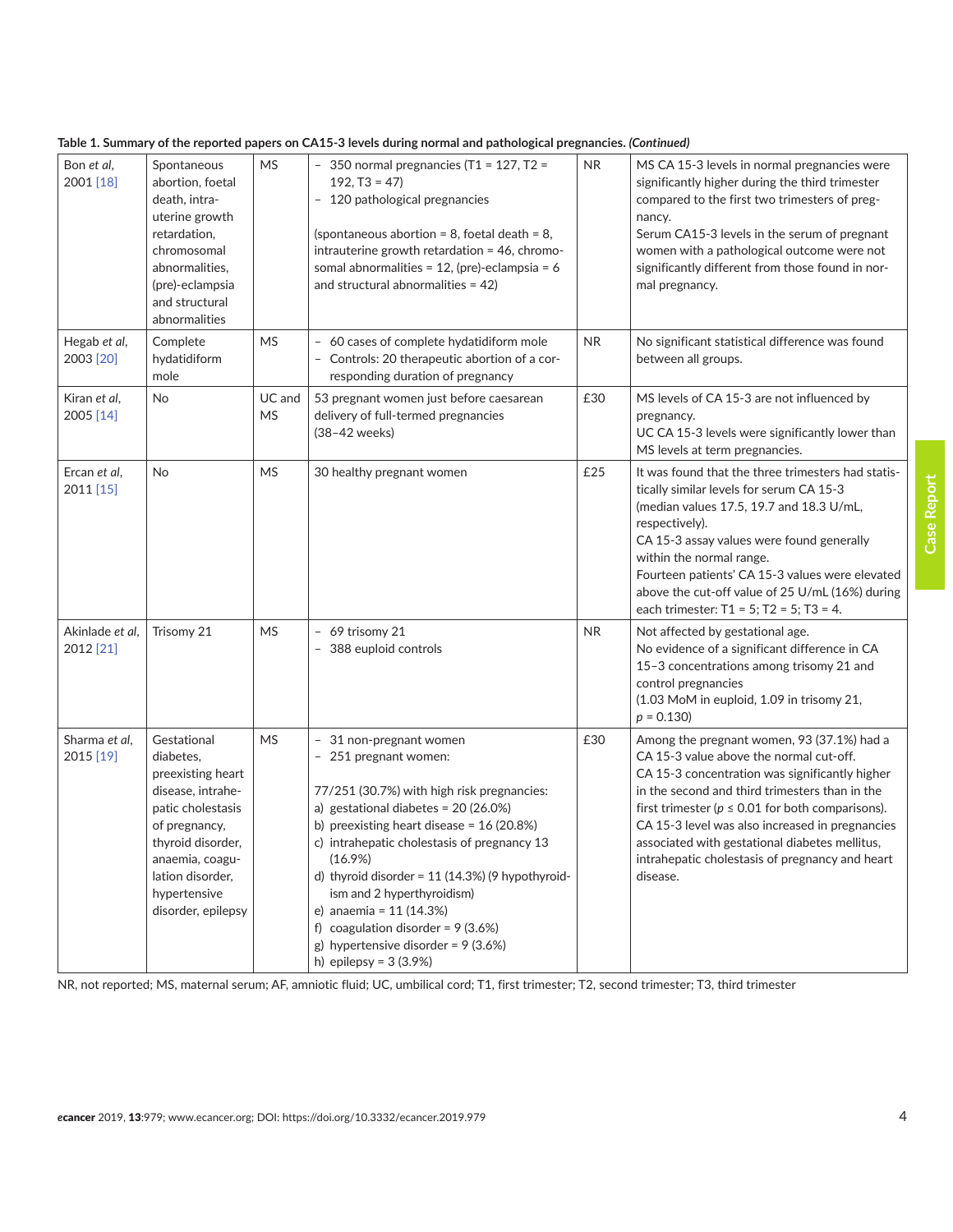# **Discussion**

Despite clinical guidelines not recommending the use of CA 15-3 for clinical monitoring of patients with a history of breast cancer [\[3,](#page-5-0) [4\]](#page-5-0), this TM is still assessed in many patients. Actually, serum levels of CA 15-3 are increased in about 80% of women with metastatic breast cancer [\[6\].](#page-5-0) The increase of CA 15-3 in pregnant women with a past history of breast cancer should be carefully evaluated, as misinterpretations may occur. Nowadays, the oncofoetal origin of CA 15-3 is still debated. Most of the studies reported very low CA 15-3 levels in amniotic fluid throughout pregnancy compared to its higher values in maternal serum  $[6, 14, 17, 25]$  $[6, 14, 17, 25]$  $[6, 14, 17, 25]$  $[6, 14, 17, 25]$ . These data indicate that this antigen is not produced by foetus, placenta or decidual tissue. Hence, CA 15-3 values should not be considerably influenced by gestation [\[14–16\]](#page-5-0). Nevertheless, in our case report, an increase of serum CA 15-3 above the cut-off value appeared during the late third trimester of an otherwise physiological pregnancy: the highest reported CA 15-3 value was 92.6 U/mL. Immediately after delivery, TM level normalised and the total body CT was negative for oncological disease. This is in agreement with the results of most other studies: CA 15-3 values were significantly higher in the third trimester when compared with those in the first and the second trimesters of pregnancy, although they commonly remained within the normal range [\[11, 12\]](#page-5-0). Only 3 papers, of 14 considered here, reported CA 15-3 values above the cut-off [\[13, 15, 16\].](#page-5-0) Moreover, our research confirmed the results of the systematic review by Han *et al* [\[24\]](#page-6-0) which observed that CA 125, CA 15-3 and squamous cell carcinoma antigen levels were elevated during normal pregnancies, whereas anti-Müllerian hormone, inhibin B and lactate dehydrogenase levels were below the physiological range. Compared to Han *et al* [\[24\],](#page-6-0) we extended our review of the literature to those articles including also complicated pregnancies [\[10,](#page-5-0) [18–22,](#page-6-0) [25\]:](#page-6-0) no significant difference in serum CA 15-3 values between normal and pathological pregnancies emerged, except for one paper by Sharma *et al* [\[19\]](#page-6-0) which showed an increase of CA 15-3 in pregnancies complicated by gestational diabetes, intrahepatic cholestasis and heart disease.

# **Conclusions**

When high levels of CA 15-3 are detected in the setting of pregnancy after breast cancer, a standard staging approach should be pursued, together with proper considerations on those expected rise of the marker observed in some specific conditions. The current literature on this topic is still controversial and a specific range for 'normal' values in pregnant women has not been established yet. Another possible confounder is the lack of a standardised assay for the assessment of CA 15-3 concentrations. Further studies are needed to clarify the real value of TM in determining disease status in pregnant cancer patients.

# **Conflicts of interest**

The authors declare that they have no conflicts of interest.

# **Funding statement**

No funding was received for this specific research.

# **Authors' contributions**

All authors listed have contributed sufficiently to the writing and/or critical revision of the paper; they have approved the submitted final version.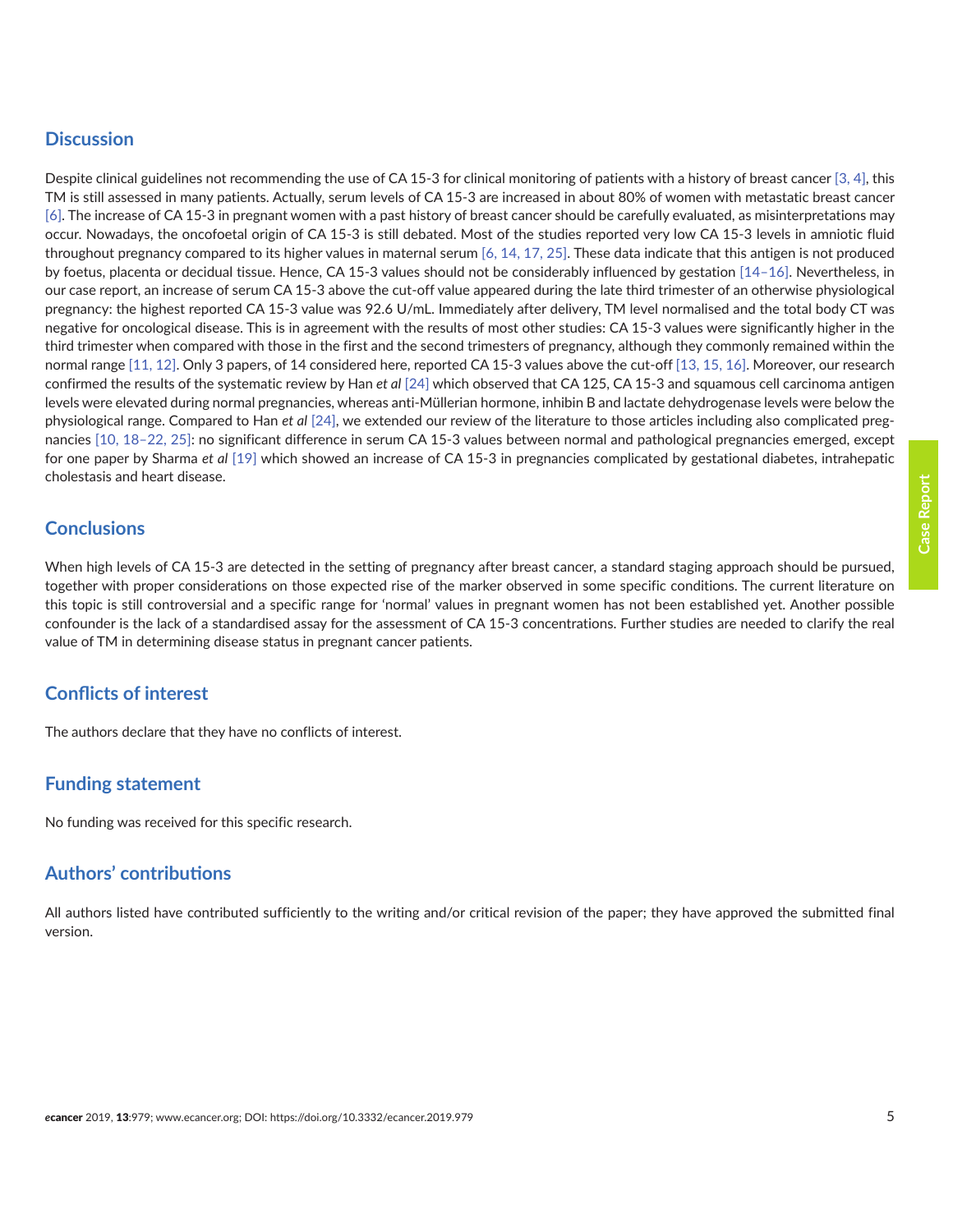## <span id="page-5-0"></span>**References**

- 1. Lutchman Singh K, Davies M, and Chatterjee R (2005) **Fertility in female cancer survivors: pathophysiology, preservation and the role of ovarian reserve testing** *Hum Reprod Update* **11**(1) 69–89 [https://doi.org/10.1093/humupd/dmh052](https://doi.org/10.1093/humupd/dmh052 )
- 2. Lambertini M, Del Mastro L, and Pescio MC, *et al* (2016) **Cancer and fertility preservation: international recommendations from an expert meeting** *BMC Med* **14** 1 [https://doi.org/10.1186/s12916-015-0545-7](https://doi.org/10.1186/s12916-015-0545-7 ) PMID: [26728489](http://www.ncbi.nlm.nih.gov/pubmed/26728489) PMCID: [4700580](http://www.ncbi.nlm.nih.gov/pmc/articles/PMC4700580)
- 3. Kokko R, Holli K, and Hakama M (2002) **Ca 15-3 in the follow-up of localised breast cancer: a prospective study** *Eur J Cancer* **38**  1189–1193 [https://doi.org/10.1016/S0959-8049\(01\)00429-4](https://doi.org/10.1016/S0959-8049(01)00429-4 ) PMID: [12044504](http://www.ncbi.nlm.nih.gov/pubmed/12044504)
- 4. AIOM 2018 BREAST NEOPLASMS Guidelines
- 5. Halila H, Huhtala ML, and Haglund C, *et al* (1987) **Tumour-associated trypsin inhibitor (TATI) in human ovarian cyst fluid. Comparison with CA 125 and CEA** *Br J Cancer* **56** 153–156 [https://doi.org/10.1038/bjc.1987.175](https://doi.org/10.1038/bjc.1987.175 ) PMID: [3117086](http://www.ncbi.nlm.nih.gov/pubmed/3117086) PMCID: [2002139](http://www.ncbi.nlm.nih.gov/pmc/articles/PMC2002139)
- 6. Sarandakou A, Protonotariou E, and Rizos D (2007) **Tumor markers in biological fluids associated with pregnancy** *Crit Rev Clin Lab Sci* **44**(2) 151–178 [https://doi.org/10.1080/10408360601003143](https://doi.org/10.1080/10408360601003143 ) PMID: [17364691](http://www.ncbi.nlm.nih.gov/pubmed/17364691)
- 7. Soletormos G, Nielsen D, and Schioler V, *et al* (1996) **Tumor markers cancer antigen 15.3, carcinoembryonic antigen, and tissue polypeptide antigen for monitoring metastatic breast cancer during first-line chemotherapy and follow-up** *Clin Chem* **42** 564–575 PMID: [8605674](http://www.ncbi.nlm.nih.gov/pubmed/8605674)
- 8. Bombardieri E, Pizzichetta M, and Veronesi P, *et al* (1992) **CA 15.3 determination in patients with breast cancer: clinical utility for the detection of distant metastases** *Eur J Cancer* **29A**(1) 144–146 PMID: [1445733](http://www.ncbi.nlm.nih.gov/pubmed/1445733)
- 9. Duffy MJ, Duggan C, and Keane R, *et al* (2004) **High preoperative CA 15–3 concentrations predict adverse outcome in node-negative and node-positive breast cancer: study of 600 patients with histologically confirmed breast cancer** *Clin Chem* **50**(3) 559–563 [https://](https://doi.org/10.1373/clinchem.2003.025288 ) [doi.org/10.1373/clinchem.2003.025288](https://doi.org/10.1373/clinchem.2003.025288 ) PMID: [14726467](http://www.ncbi.nlm.nih.gov/pubmed/14726467)
- 10. Schrocksnadel H, Daxenbichler G, and Artner E, *et al* (1993) **Tumor markers in hypertensive disorders of pregnancy** *Gynecol Obstet Invest* **35** 204–208 [https://doi.org/10.1159/000292701](https://doi.org/10.1159/000292701 ) PMID: [7687229](http://www.ncbi.nlm.nih.gov/pubmed/7687229)
- 11. Touitou Y, Darbois Y, and Bogdan A, *et al* (1989) **Tumour marker antigens during menses and pregnancy** *Br J Cancer* **60**(3) 419–20 [https://](https://doi.org/10.1038/bjc.1989.297 ) [doi.org/10.1038/bjc.1989.297](https://doi.org/10.1038/bjc.1989.297 ) PMID: [2789952](http://www.ncbi.nlm.nih.gov/pubmed/2789952) PMCID: [2247203](http://www.ncbi.nlm.nih.gov/pmc/articles/PMC2247203)
- 12. Schlageter MH, Larghero J, and Cassinat B, *et al* (1998) **Serum carcinoembryonic antigen, cancer antigen 125, cancer antigen 15-3, squamous cell carcinoma, and tumor-associated trypsin inhibitor concentrations during healthy pregnancy** *Clin Chem* **44** 1995–1998 PMID: [9732993](http://www.ncbi.nlm.nih.gov/pubmed/9732993)
- 13. Cheli CD, Morris DL, and Neaman IE, *et al* (1999) **Measurement of four tumor marker antigens in the sera of pregnant women** *J Clin Lab Anal* **13**(1) 35–9 PMID: [10025736](http://www.ncbi.nlm.nih.gov/pubmed/10025736)
- 14. Kiran G, Kiran H, and Guler Fl, *et al* (2005) **Maternal serum and umbilical cord tumor marker levels at term pregnancy** *Acta Obstet Gynecol Scand* **84** 85–89 [https://doi.org/10.1111/j.0001-6349.2005.00584.x](https://doi.org/10.1111/j.0001-6349.2005.00584.x )
- 15. Ercan Ş, Kaymaz Ö, and Yücel N, *et al* (2012) **Serum concentrations of CA 125, CA 15-3, CA 19-9 and CEA in normal pregnancy: a longitudinal study** *Arch Gynecol Obstet* **285**(3) 579–584 [https://doi.org/10.1007/s00404-011-2025-4](https://doi.org/10.1007/s00404-011-2025-4 )
- 16. Botsis D, Sarandakou A, and Kassanos D, *et al* (1999) **Breast cancer markers during normal pregnancy** *Anticancer Res* **19**(4C) 3539–3541
- 17. Tayyar M and Tutus A (1999) **The effect of maternal age, parity, and fetal sex on the amniotic fluid and maternal serum levels of CA 125, CA 19.9, CA 15.3, and CEA** *Int J Fertil Womens Med* **44** 256–259 PMID: [10569455](http://www.ncbi.nlm.nih.gov/pubmed/10569455)